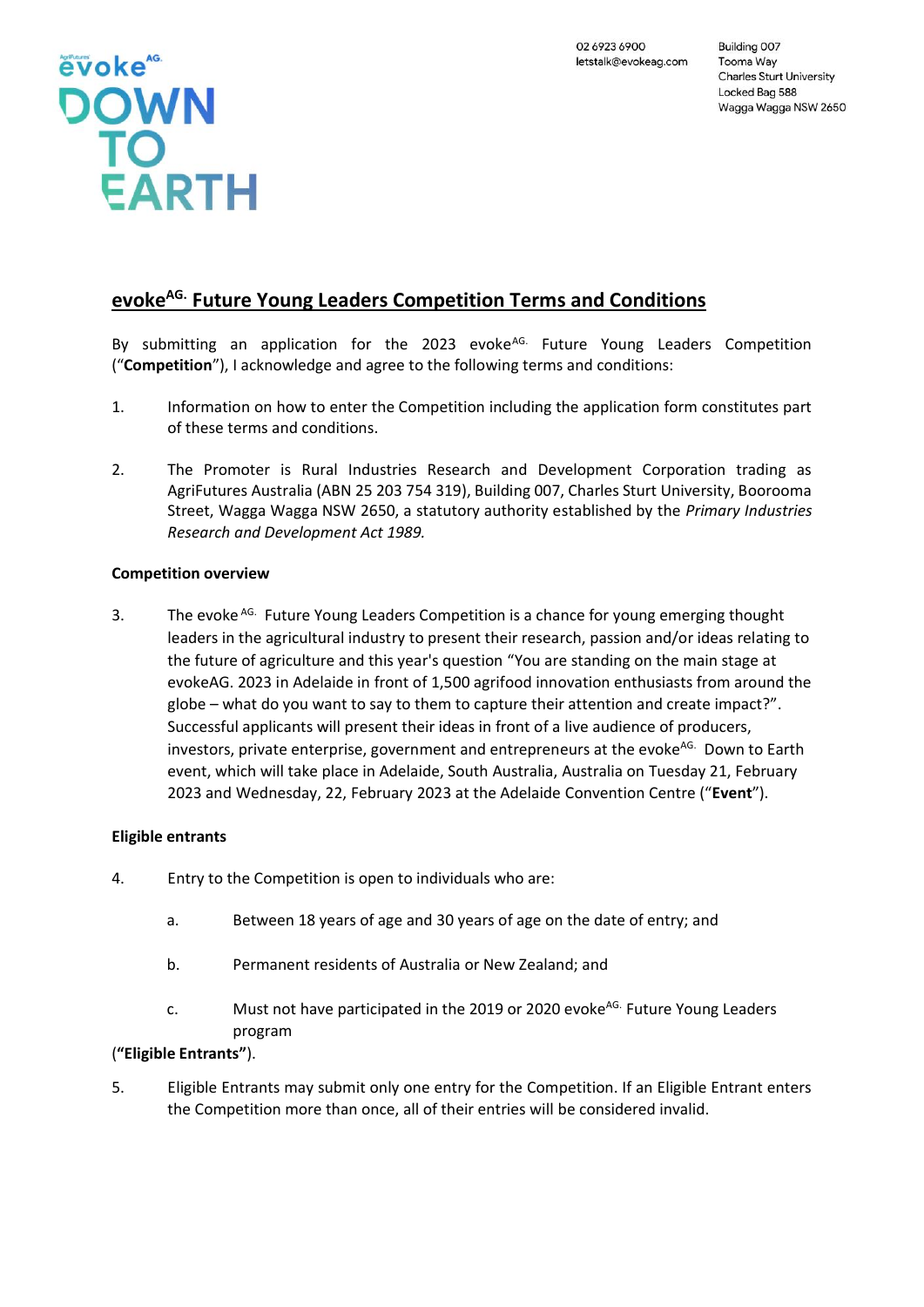6. Officers or employees of the Promoter, George P. Johnson or the Future Young Leaders partners, and the immediate families of any such officers or employees, are not eligible to enter.

## **Applications**

- 7. Applications for the Competition will be open from Monday, 30 May 2022 until 12:00pm (AEST) Sunday, 3 July 2022("**Application Period"**).
- 8. To enter the Competition, Eligible Entrants must, during the Application Period:
	- a. Follow evoke<sup>AG.</sup> and AgriFutures Australia on Instagram, Facebook, Twitter and LinkedIn;
	- b. Submit an application form on the evoke<sup>AG.</sup> website at www.evokeag.com ("**Website**"); and
	- c. Upload a video pitch of no more than 60 seconds in duration addressing the question "You are standing on the main stage at evokeAG. 2023 in Adelaide in front of 1,500 agrifood innovation enthusiasts from around the globe – what do you want to say to them to capture their attention and create impact?"("**Video Pitch**").

## (**"Application"**).

Information on the specific technical requirements for video uploads, including acceptable file types and maximum files sizes, is available on the Website.

- 9. By submitting an Application, an applicant ("**Applicant**") agrees:
	- a. To be bound by these terms and conditions;
	- b. That the Promoter may, in its absolute discretion, select an Applicant as a successful applicant;
	- c. That the Promoter may, in its absolute discretion, share or post an Applicant's Video Pitch on the Promoter's Instagram, Facebook, Twitter and LinkedIn channels;
	- d. That an Applicant's contact details will provided to the Promoter, George P. Johnson and the Future Young Leaders sponsor;
	- e. That the Promoter and any sponsors of the Event may use, in any publicity materials (including but not limited to media releases, newsletters, newspaper articles, annual reports, audio interviews, website and social media accounts), information about an Applicant which is contained in their Application; and
	- f. To provide proof of identity, proof of age or proof of residency upon request by the Promoter. Identification suitable for such verification is at the Promoter's sole discretion.
- 10. The Promoter may verify the validity of Applications, including Applicants' identity, age and home address.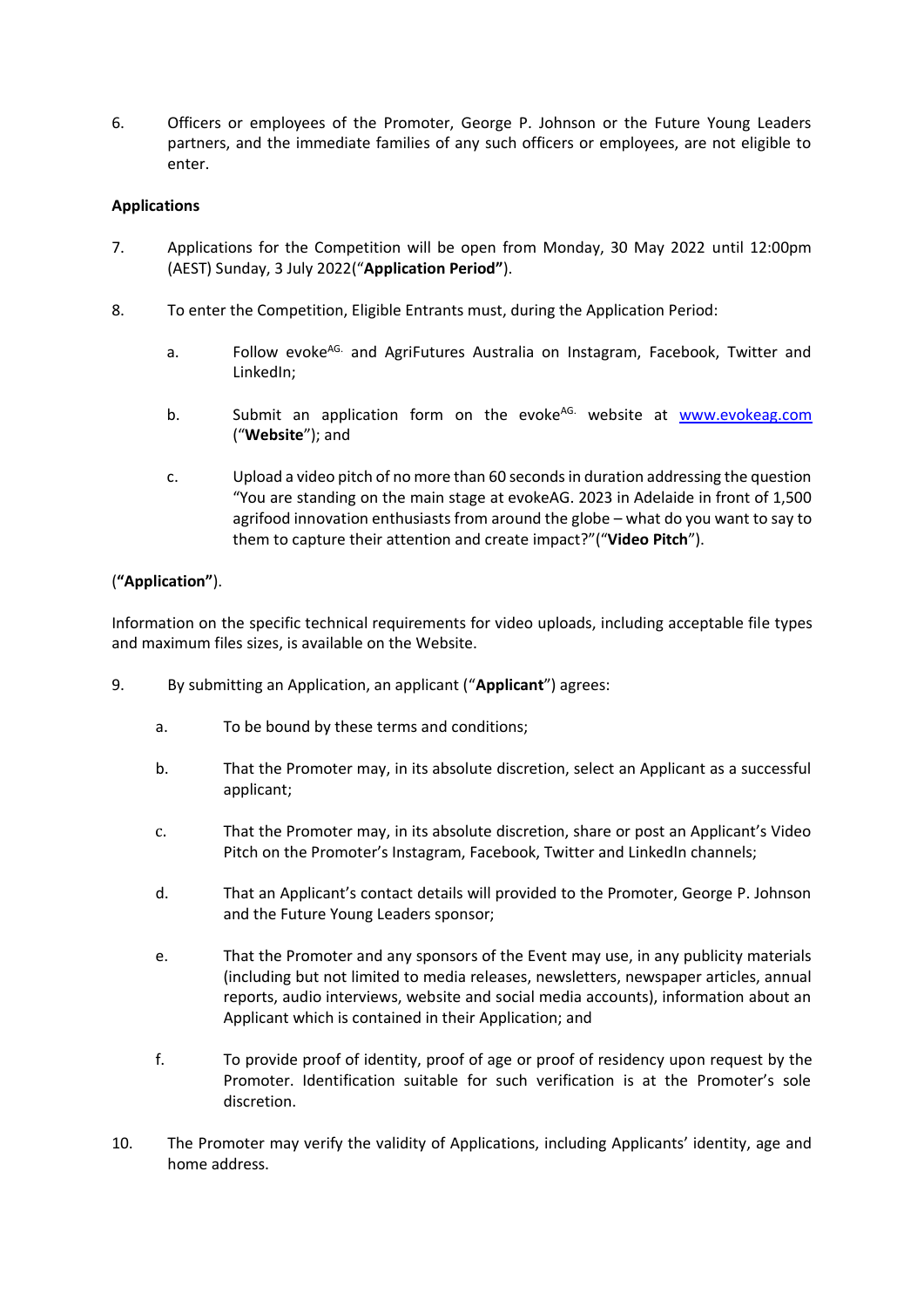- 11. The Promoter may, in its sole discretion, refuse or exclude any Application, at any time before the running of the Competition.
- 12. Applications are deemed to be received at the time of receipt and not at the time of submission. The Promoter is not responsible for failure to receive any Application, whether for any cause beyond its control or otherwise.
- 13. The Promoter is not responsible for the receipt of incorrect, inaccurate or incomplete information caused by an Applicant or occurring during transmission. The Promoter and its associated agencies and companies will not be liable for any problem or technical malfunction of any telephone, computer network, line, servers, or telephone or internet provider, traffic congestion on any computer network, or any combination thereof. They will also not be liable for any injury or damage to an Applicant's, or any other person's, computer or other communication device relating to or resulting from their participation in, or sending or receiving of any communication or other materials as part of, this Competition.

#### **Video Pitches**

- 14. Any Applicant who submits a Video Pitch that involves music must submit alongside their Application either:
	- a. Evidence that the music used in the video is royalty-free; or
	- b. A copy of the Applicant's licence to use that piece of music, including a provision in the licence that the music as included in the Video Pitch may be distributed on the Promoter's social media channels at the Promoter's sole discretion.
- 15. Each Applicant warrants to the Promoter that:
	- a. Their Video Pitch does not infringe the rights of any third party and all efforts have been taken to avoid any such infringement including by adequately obscuring any copyright works depicted in the Video Pitch such as logos or brands;
	- b. Their Video Pitch does not contain any trade marks;
	- c. Other than as provided for in clause 14, the Applicant owns the copyright in their Video Pitch and is entitled to submit the Video Pitch as part of, and for the purposes of, the Competition;
	- d. Other than as provided for in clause 14, the Applicant is the author of their Video Pitch;
	- e. Other than as provided for in clause 14, the Applicant's Video Pitch is their original work and not copied or adapted from any third party or source; and
	- f. Their Video Pitch does not include any content that contravenes any law or is otherwise offensive, defamatory, objectionable or inappropriate.
- 16. All Applicants consent to the inclusion of their Video Pitch on any of the Promoter's social media channels, in any of the Promoter's promotions or advertising for any product, and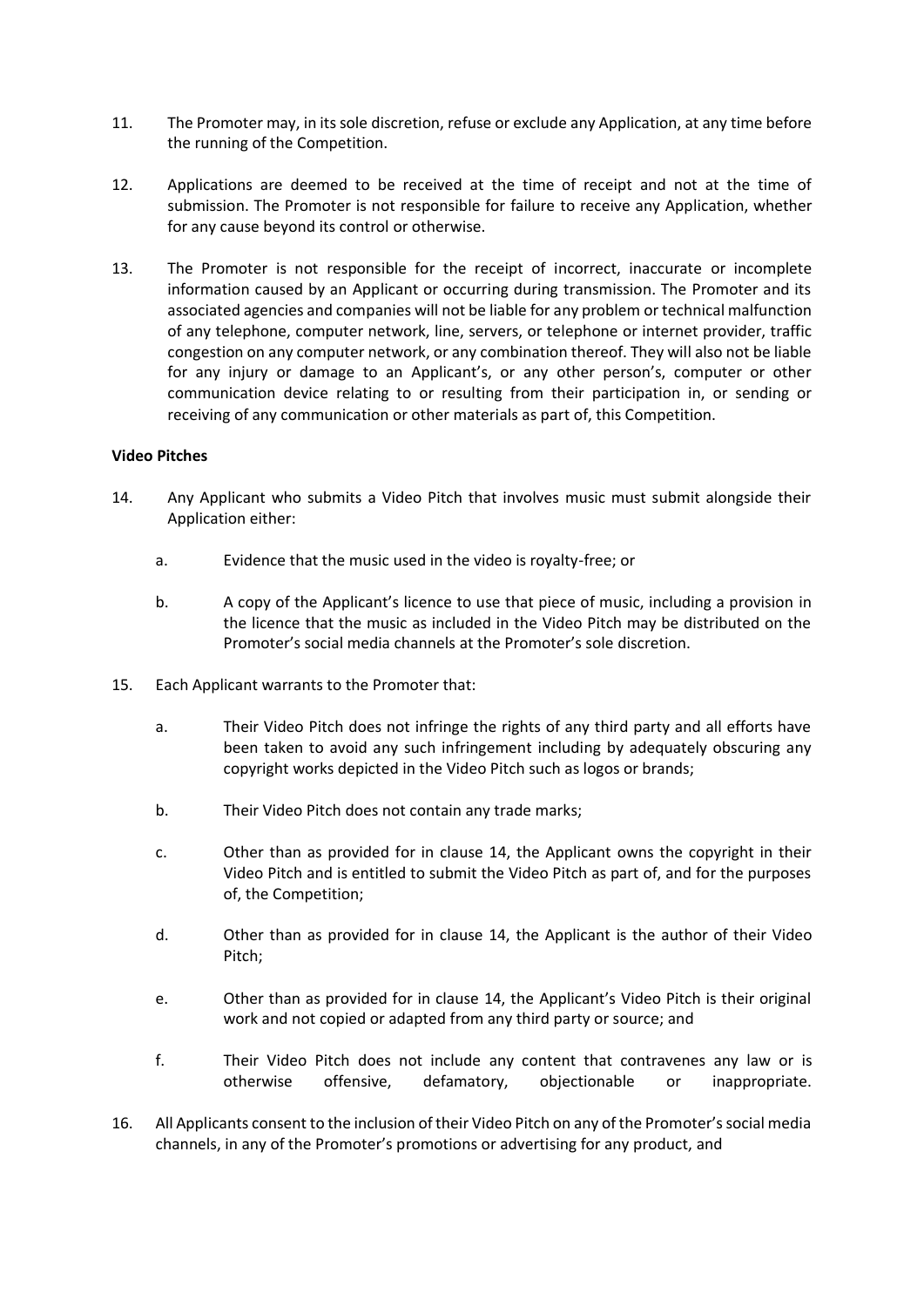- a. Without attribution to the entrant; and
- b. With changes to the work of any kind made by the Promoter.

### **Selection of successful applicants by the judges**

- 17. Each valid Application will be judged by a panel of judges appointed by the Promoter ("**Selection Panel**") according to its merits based on the following criteria:
	- a. Content of Video Pitch; and
	- b. Applicability of the Video Pitch to one of the Event themes.
- 18. The Selection Panel will consist of representatives from the Promoters organisation and may consist of external representatives
- 19. The Selection Panel will select the seven best Applicants ("**Judge's Successful Applicants"**) to present at the Event based on the above criteria.
- 20. Judge's Successful Applicants will be notified by phone by Monday, 18 July 2022
- 21. The judges will also select up to four Applicants from the pool of Applicants who were not selected as Judge's Successful Applicants (**"People's Choice Finalists**") to enter into the People's Choice voting round.
- 22. People's Choice Finalists will be notified by phone on Tuesday, 26 July 2022.

#### **People's choice voting**

- 23. The Video Pitches of the People's Choice Finalists will be shared on the Promoter's evoke<sup>AG</sup> Instagram, Facebook, Twitter and LinkedIn channels and the evoke<sup>AG.</sup> website in separate posts at 9.00am (AEST) Tuesday, 19 July 2022.
- 24. Voting via a website poll for the People's choice category will be open from 9:00am (AEST) Tuesday, 19 July 2022 until 9:00am (AEST) Tuesday, 26 July 2022("**Voting Period**").
- 25. Instagram, Facebook, Twitter and LinkedIn users will be prompted follow a link to the evoke<sup>AG.</sup> website to vote via an online poll the best Video Pitch based on the quality and content of the Video Pitch and the applicability of the Video Pitch to one of the Event themes (Food, Farm and Future).
- 26. The Applicant who submitted the one Video Pitch that receive the most votes on the online poll during the Voting Period will be selected as the People's Choice applicant ("**People's Choice Successful Applicant**").
- 27. The Promoter will conduct a final tally for the Video Pitch with the most votes on the evoke<sup>AG.</sup> website poll at 9:00am (AEST) on Tuesday, 26 July 2022. Voting after this time will be closed. All calculations and decisions of the Promoter regarding total number of votes are final.
- 28. People's Choice Successful Applicant will be notified by phone on Tuesday, 26 July 2022.

#### **Successful Applicants**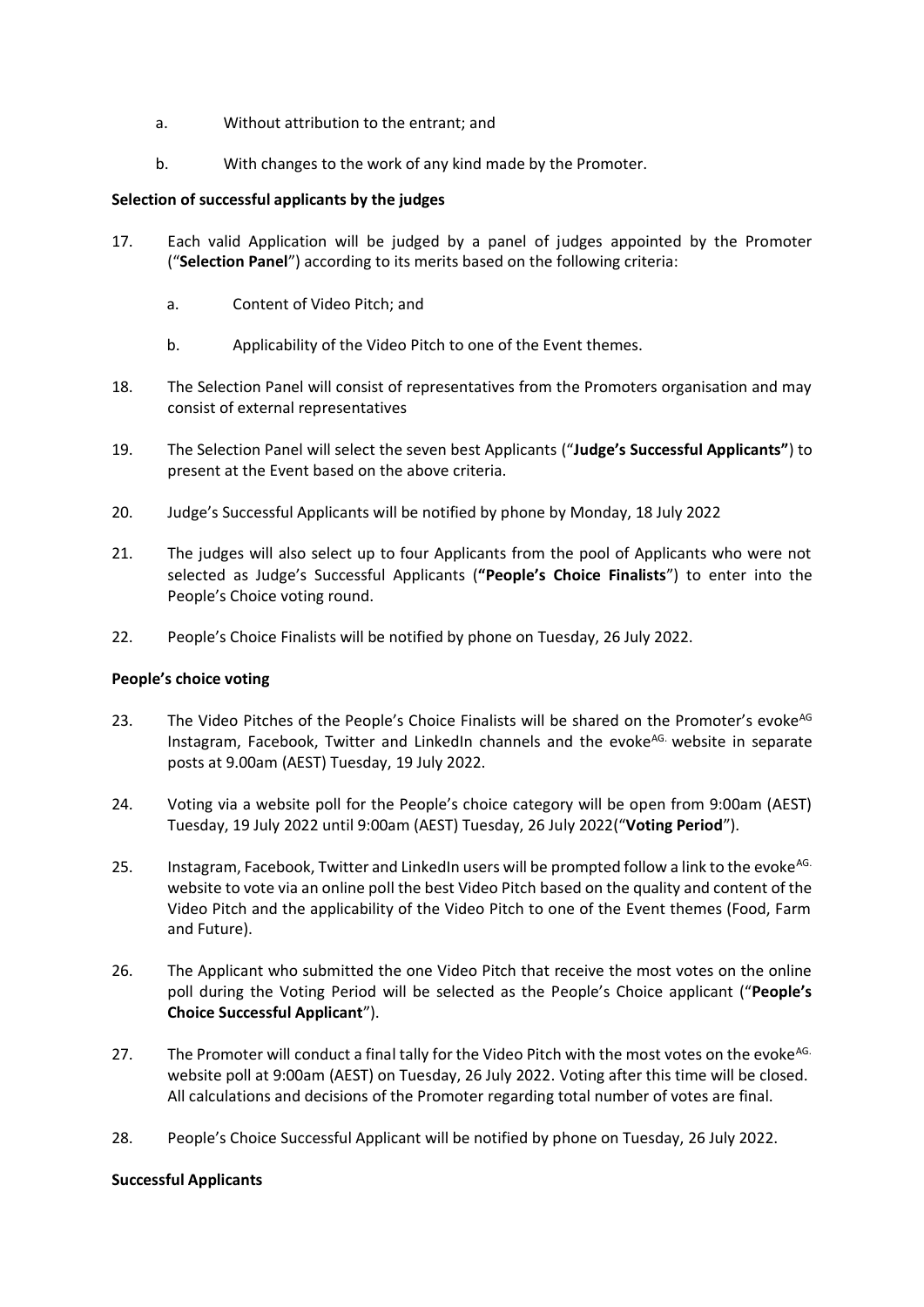- 29. The names of Judge's Successful Applicants and People's Choice Successful Applicant (together, "**Successful Applicants**") will be published on the Website and the Promoter's social media channels on Thursday, 4 August 2022.
- 30. The Competition is a game of skill and chance plays no part in determining the Successful Applicants.
- 31. If an Applicant is selected as a Successful Applicant, they agree to make themselves available:
	- a. The day before the Event (Monday 20 February 2023) for rehearsal at the Adelaide Convention Centre;
	- b. On 21 and 22 February 2023 for the Event, to make their presentation and to participate in media interviews and photographs; and
	- c. At any other times and places as notified by the Promoter.
- 32. By attending the Event, Successful Applicants agree to abide by the AgriFutures Australia Code of Conduct. The Code of Conduct can be found at [https://www.agrifutures.com.au/wp](https://www.agrifutures.com.au/wp-content/uploads/2018/05/AgriFutures-Australia-Code-of-Conduct-1.pdf)[content/uploads/2018/05/AgriFutures-Australia-Code-of-Conduct-1.pdf](https://www.agrifutures.com.au/wp-content/uploads/2018/05/AgriFutures-Australia-Code-of-Conduct-1.pdf)

#### **Prize**

- 33. If a Successful Applicant does not reside in the Adelaide Metropolitan area, the Promoter will provide one return economy airfare from that Successful Applicant's nearest state capital city airport or major regional airport as determined by the Promoter within Australia or New Zealand to Adelaide for the Event if required, together with airport transfers from and to Adelaide airport, and up to three nights' accommodation in a minimum 3 star hotel, to be chosen at the Promoter's sole discretion. The total cost of the airfare and accommodation will be limited to AUD\$2,000.00. If the Successful Applicant resides within the Adelaide Metropolitan Area, the Successful Applicant will be responsible for their own accommodation and transport to and from the Event. If the successful Applicant resides in a regional location where the driving distance to Adelaide is shorter than the driving distance to the nearest major regional or capital city airport which offers flights to Adelaide, the Promotor will compensate pre-approved driving expenses at a rate of 68 cents per kilometre travelled and parking in Adelaide. All other costs including meals, spending money, taxes (excluding airline and airport taxes), insurance, transport to and from the departure airport, items of a personal nature, any costs or charges consequential to the trip, in-room charges, excess baggage or transport charges, and all other ancillary costs are the responsibility of each Finalist and are not included in the trip. Each Successful Applicant may be required to present their credit card at time of accommodation check in.
- 34. The Promoter will bear no cost in respect of passports or visas for Successful Applicants, and takes no responsibility for the immigration status, including passports and visas, of Successful Applicants.
- 35. All Successful Applicants will receive one ticket to the Event.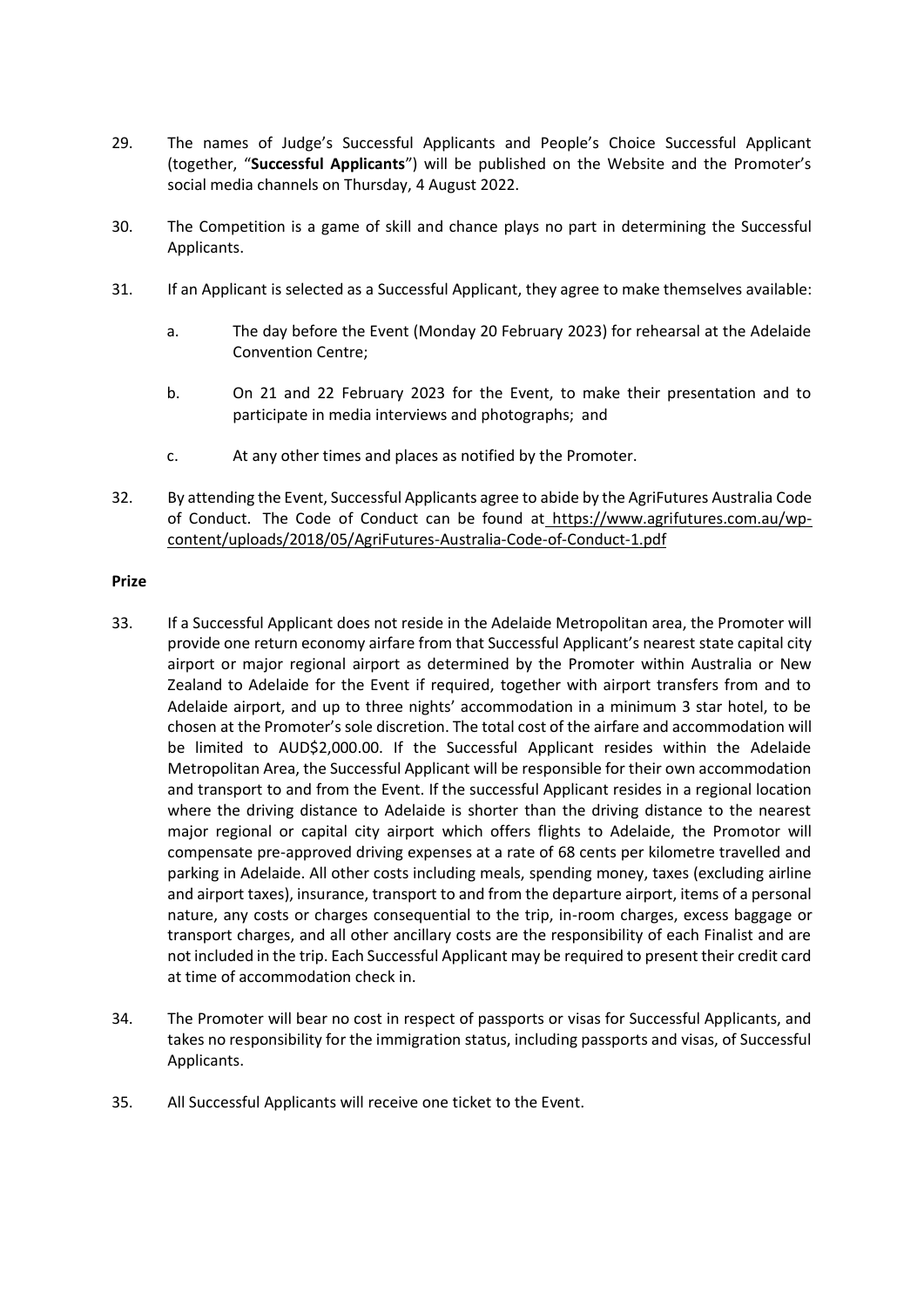- 36. All Successful Applicants will have the opportunity to give a five-minute presentation relating to this year's question as set out in their Video Pitch on one of the stages at the Event ("**Presentation**").
- 37. Prizes are not transferable or exchangeable. If a prize is unavailable for any reason, the Promoter may substitute another item of equal value as determined by the Promoter. If, for any reason, a Successful Applicant does not take an element of a prize at the time stipulated by the Promoter, then that element of the prize will be forfeited, and cash will not be supplied instead.
- 38. Entering the Competition does not guarantee that an Applicant will win a prize or derive any other benefit. Prizes are awarded in the judges' sole discretion. The Promoter is not responsible in any way for the decisions, actions or conduct of judges. Decisions in respect of all aspects of the Competition are final.
- 39. Successful Applicants must ensure that:
	- a. Their Presentation will be their original work and not copied or adapted from any third party or source, and that they will own all rights (including intellectual property rights) in the Presentation;
	- b. Their use of ideas or information in relation to their Presentation does not infringe any third-party intellectual property rights, unless in circumstances where written permission from the owner of those rights is provided to the Promoter; and
	- c. Their Presentation does not include any content that contravenes any law, infringes the rights of any third party or is otherwise offensive, defamatory, objectionable or inappropriate.

#### **Variations, disqualifications and cancellations**

- 40. If any aspect of the Competition is not capable of running as planned because of any cause beyond the Promoter's control, the Promoter may in its sole discretion cancel, terminate, modify or suspend the Competition.
- 41. The Promoter may disqualify an Applicant from the Competition at any time for:
	- a. Breach of these terms and conditions;
	- b. Breach of any applicable law;
	- c. Being party to any act or thing prejudicial to the Promoter's goodwill, commercial reputation or overall public image, or defamatory; or
	- d. Any other reason, in the Promoter's absolute discretion.
- 42. The Promoter reserves the right to prohibit entry of any person to the Event, or eject any person from the Event based on behaviour deemed inappropriate by the Promoter, its staff, its agents and any others working under its authority, including security personnel.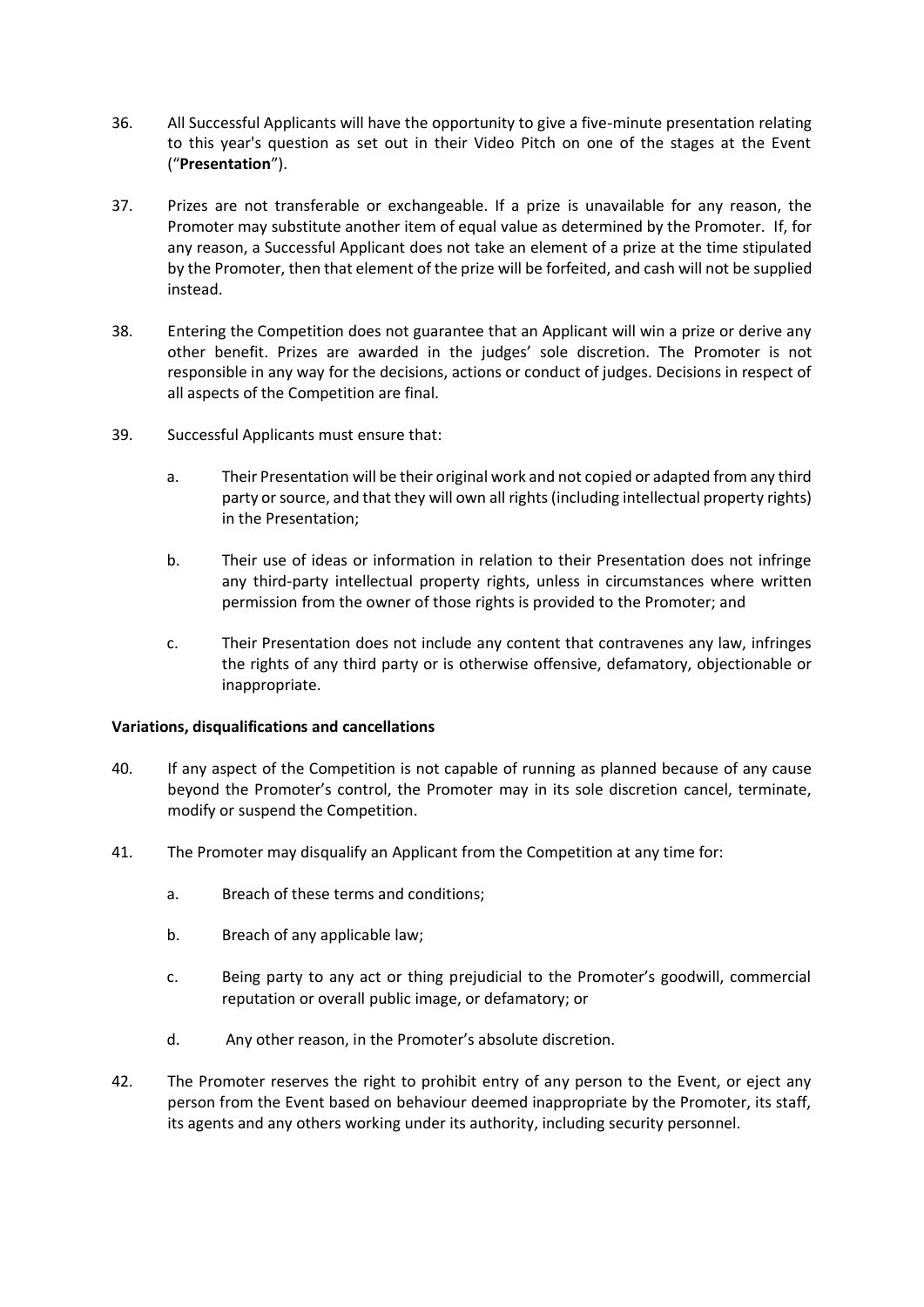43. Any Successful Applicant who wishes to cancel their attendance at the Event must make a cancellation request in writing to the Promoter via email at **letstalk@evokeag.com.** 

#### **Intellectual property and disclosure**

- 44. In relation to an Applicant's own intellectual property rights, or intellectual property rights of others that an Applicant uses with consent in relation to the Competition, an Applicant acknowledges that by disclosing information in the Competition they waive any right of confidence in relation to that information and expressly authorise the Promoter, its employees and agents, the judges, and other persons involved with the Competition to disclose the information in any way whatsoever and to use the information in any way for the purposes of or related to the Competition.
- 45. The Promoter recommends that an Applicant does not disclose information for the purposes of the Competition that would or might affect their capacity to protect and/or exploit intellectual property rights in the future by registration of rights or any other way.
- 46. The Promoter recommends that an Applicant seeks legal advice in relation to intellectual property and an Applicant acknowledges that they have had the opportunity to do so.
- 47. An Applicant expressly authorises the Promoter to use the information they provide including their name for the purpose of the Competition including promoting the Competition and related activities conducted after conclusion of the Competition.
- 48. Nothing in these terms and conditions implies a licence to use the intellectual property of the Promoter.

#### **Images and multimedia release**

49. Any person who registers for the Event, including the Successful Applicants as required by these Terms and Conditions (**"Delegates**"), grants permission to the Promoter, its agents and others working under its authority, to take and to have full and free use of videos and photographs containing their image or likeness. It is understood these images may be used for promotional, news, online or multimedia, research and/or educational purposes by and for the Promoter. Delegates agree that they are not entitled to remuneration, residuals, royalties or any other payment from the Promoter in respect of their image or likeness or its use. Delegates release, discharge and hold harmless the Promoter and its agents from any and all claims, demands or causes of actions that they may hereafter have by reason of anything contained in the photographs or video.

#### **Limitation of liability and indemnity**

- 50. Except to the extent that the law prohibits or negates such exclusions or limitations:
	- a. The Promoter is not liable to an Applicant for any cost incurred or loss or liability an Applicant suffers in any way in relation to the Competition. This includes personal injury and property damage.
	- b. An Applicant acknowledges that the details of the Competition are set out on the Website and are subject to changes reasonable the Promoter makes in its sole discretion by notice on the Website and that the Promoter does not make any warranty or representation as to: (i) the suitability of the Competition to an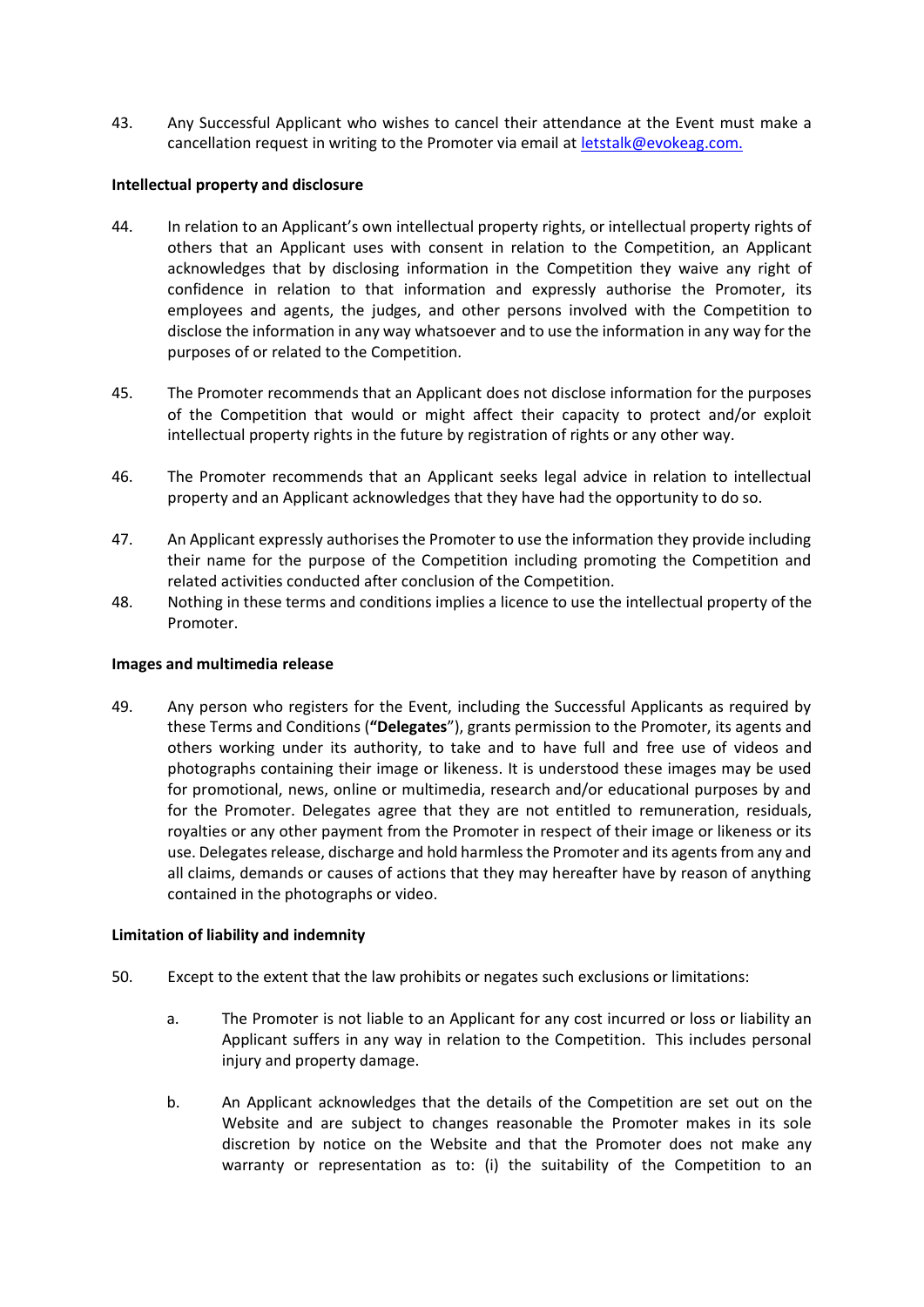Applicant's circumstances; (ii) the suitability of judges; (iii) an Applicant's prospects of winning a prize; (iv) the effect of the Competition on an Applicant; or (v) any other thing related to the Competition.

- c. The Promoter excludes all other guarantees, implied terms and warranties, whether statutory or otherwise, relating to the Competition and the subject matter of the Promoter's agreement with an Applicant.
- d. The Promoter will not be liable to an Applicant for indirect or consequential loss arising from or connected to this Competition whether in contract, tort, under any statute or otherwise (including, without limitation, for loss of revenue, loss of profits, failure to realise expected profits or savings, loss of intellectual property, breach of confidence or any other commercial or economic loss of any kind).
- e. The Promoter's liability to an Applicant for loss or damage of any kind arising from or in connection with this Competition is reduced to the extent (if any) that an Applicant causes or contributes to the loss or damage. This reduction applies whether its liability is in contract, tort (including negligence), under any statute or otherwise.
- 51. An Applicant indemnifies the Promoter against all loss, liabilities, damages, costs and expenses (including all legal costs, whether incurred or awarded) suffered or incurred by the Promoter in relation to any breach by an Applicant of their obligations under these terms and conditions, except to the extent that the liabilities, damages, losses, costs and expenses are caused or contributed to by the negligence of the Promoter.
- 52. Failure by the Promoter to enforce any of its rights at any stage does not operate as a waiver of that power or right.
- 53. An Applicant acknowledges that they have not relied on any warranty or representation other than those found in these terms and conditions.
- 54. If any part of these terms and conditions is invalid or unenforceable, this agreement does not include it. The remainder of the terms and conditions continue in full force.

#### **Use of social media platforms**

- 55. The Competition is in no way sponsored, endorsed or administered by, or associated with, Instagram, Facebook, Twitter or LinkedIn.
- 56. Each Applicant releases, discharges and holds harmless each of Instagram, Facebook, Twitter and LinkedIn, and their agents, from any and all claims, demands or causes of actions that they may hereafter have in relation to this Competition.

#### **Privacy notice**

57. The Promoter may collect certain personal information about an Applicant through their Application, through the media materials or through the Promoter's contractors or agents, for the purpose of verifying an Applicant's identity, age or residency, or otherwise in accordance with these terms and conditions. Without this information, the Promoter will not be able to process an Application and an Applicant will not be able to participate in the Competition.